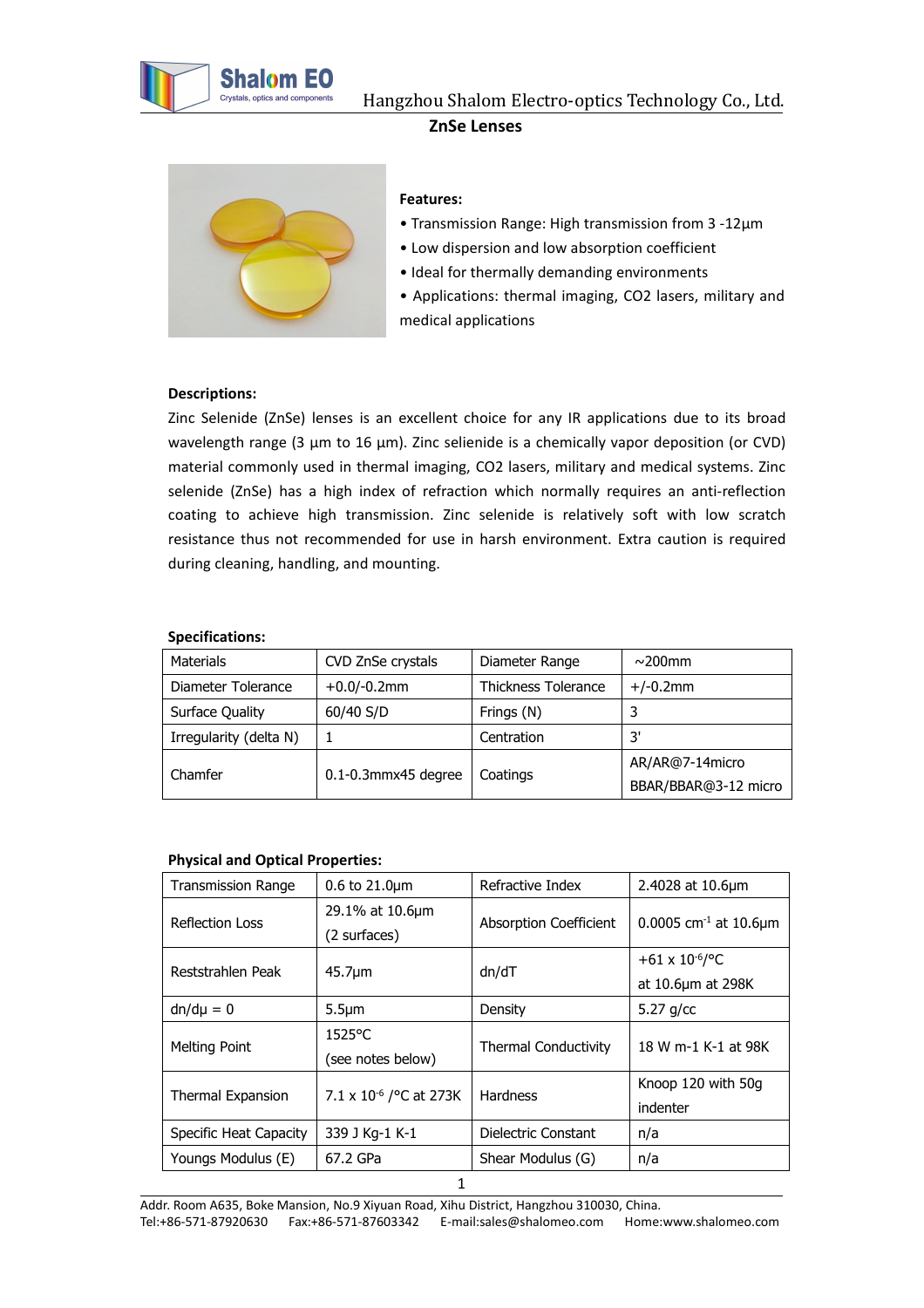

Hangzhou Shalom Electro-optics Technology Co., Ltd.

| Bulk Modulus (K)       | 40 GPa                 | <b>Elastic Coefficients</b> | Not Available |
|------------------------|------------------------|-----------------------------|---------------|
| Apparent Elastic Limit | 55.1 MPa (8000 psi)    | Poisson Ratio               | 0.28          |
| Solubility             | 0.001g/100g water      | Molecular Weight            | 144.33        |
|                        | HIP polycrystalline cu |                             |               |
| Class/Structure        | bic,ZnS, F43m          |                             |               |

### **Technical images:**

1. Transmission curve of the ZnSe windows no coating



2. Transmission curve of ZnSe windows with BBAR/BBAR coating



2 Addr. Room A635, Boke Mansion, No.9 Xiyuan Road, Xihu District, Hangzhou 310030, China. Tel:+86-571-87920630 Fax:+86-571-87603342 E-mail:sales@shalomeo.com Home:www.shalomeo.com